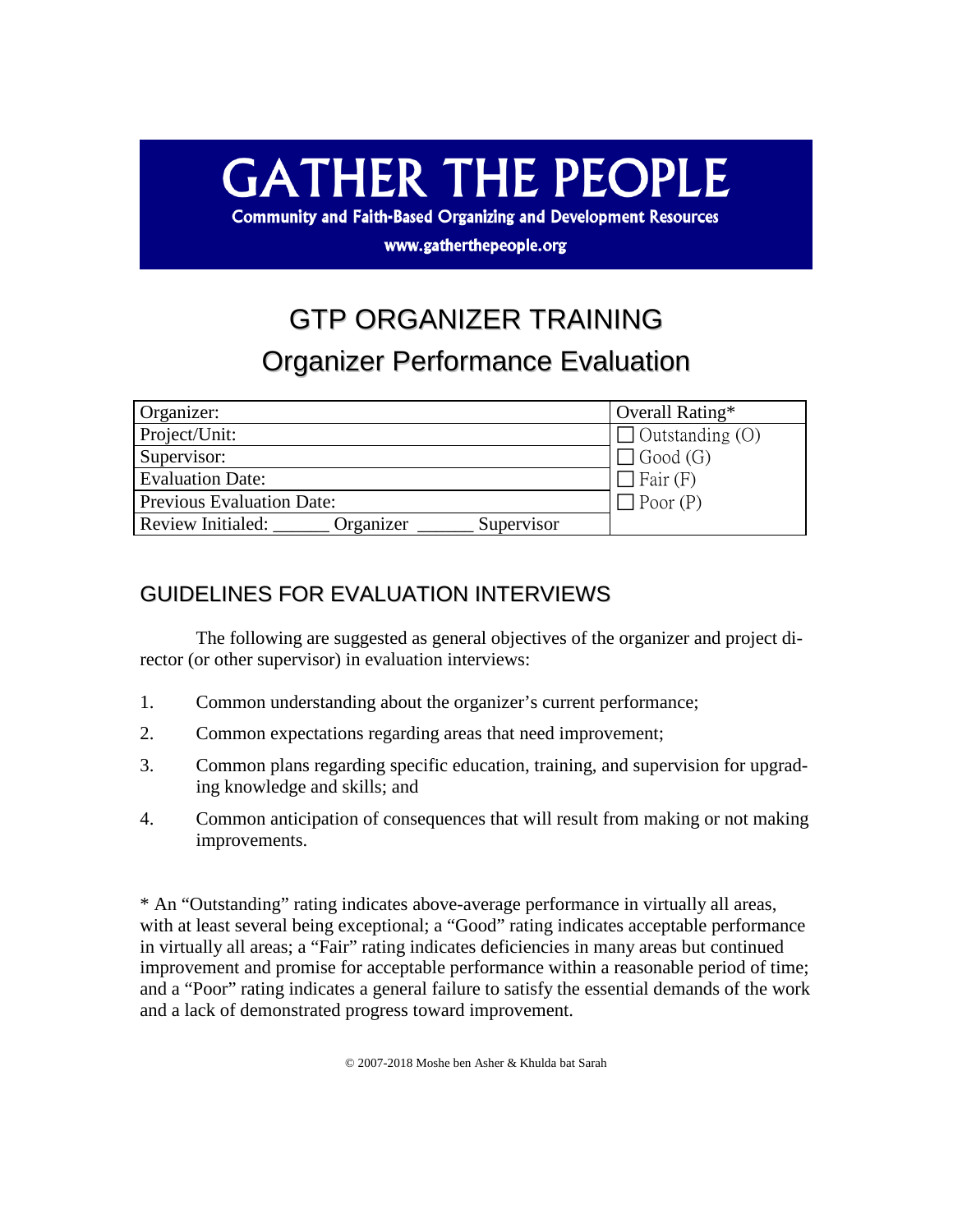## RATING SCHEDULES

| <b>Select One Rating</b> |   |                           | <b>Essential Performance Characteristics</b> |                                                    |
|--------------------------|---|---------------------------|----------------------------------------------|----------------------------------------------------|
| $\Omega$                 | G | F                         | ${\bf P}$                                    | Works to understand and master the model           |
| $\mathbf{O}$             | G | $\mathbf F$               | $\mathbf{P}$                                 | Consistently meets one-to-one targets              |
| $\mathbf{O}$             | G | ${\bf F}$                 | $\mathbf{P}$                                 | Listens and comprehends well                       |
| $\mathbf O$              | G | F                         | ${\bf P}$                                    | Establishes relationships with:                    |
| $\Omega$                 | G | ${\bf F}$                 | ${\bf P}$                                    | -Leaders                                           |
| $\Omega$                 | G | $\boldsymbol{\mathrm{F}}$ | ${\bf P}$                                    | -Members                                           |
| $\mathbf O$              | G | $\mathbf F$               | $\mathbf{P}$                                 | -Staff                                             |
| $\Omega$                 | G | ${\bf F}$                 | ${\bf P}$                                    | Engenders trust                                    |
| $\mathbf O$              | G | F                         | $\mathbf P$                                  | Engenders confidence                               |
| $\Omega$                 | G | ${\bf F}$                 | $\mathbf{P}$                                 | Mentors and develops leaders                       |
| $\Omega$                 | G | $\mathbf F$               | ${\bf P}$                                    | Encourages leadership unity and discipline         |
| $\mathbf O$              | G | $\mathbf F$               | $\mathbf P$                                  | Works well "on the street" with all constituencies |
| $\Omega$                 | G | ${\bf F}$                 | $\mathbf{P}$                                 | Utilizes learning opportunities                    |
| $\mathbf O$              | G | F                         | ${\bf P}$                                    | Analyzes                                           |
| $\Omega$                 | G | ${\bf F}$                 | $\mathbf{P}$                                 | Conceptualizes                                     |
| $\Omega$                 | G | $\mathbf F$               | ${\bf P}$                                    | Studies and understands power and politics         |
| $\mathbf O$              | G | $\mathbf F$               | $\mathbf P$                                  | Understands issue development                      |
| $\mathbf{O}$             | G | ${\bf F}$                 | $\mathbf{P}$                                 | -Identifies concerns                               |
| $\mathbf O$              | G | F                         | $\mathbf{P}$                                 | -Helps shape problem definitions                   |
| $\mathbf{O}$             | G | $\mathbf{F}$              | $\mathbf{P}$                                 | Cuts issues                                        |
| $\mathbf{O}$             | G | $\mathbf F$               | ${\bf P}$                                    | Proposes alternative solution strategies           |
| $\mathbf O$              | G | $\mathbf F$               | $\mathbf P$                                  | Moves actions and campaigns                        |
| $\mathbf{O}$             | G | ${\bf F}$                 | $\mathbf{P}$                                 | Shows commitment in practice                       |
| $\mathbf O$              | G | F                         | $\mathbf P$                                  | —Willing to do all work                            |
| $\mathbf{O}$             | G | ${\bf F}$                 | $\mathbf{P}$                                 | -Works hours and days as needed                    |
| $\mathbf{O}$             | G | $\boldsymbol{\mathrm{F}}$ | ${\bf P}$                                    | Shares knowledge and skills with others            |
| $\mathbf O$              | G | $\boldsymbol{\mathrm{F}}$ | $\mathbf P$                                  | Self-manages morale and energy                     |
| $\mathbf{O}$             | G | ${\bf F}$                 | $\mathbf{P}$                                 | Conserves own resources                            |
| $\mathbf O$              | G | F                         | P                                            | Qualifies people before investing                  |
| $\overline{O}$           | G | $\mathbf F$               | ${\bf P}$                                    | Handles personal rejection                         |
| $\mathbf{O}$             | G | ${\bf F}$                 | ${\bf P}$                                    | -Reacts constructively in crises                   |
| O                        | G | F                         | $\mathbf{P}$                                 | Maintains emotional balance                        |
| $\mathbf{O}$             | G | ${\bf F}$                 | $\mathbf{P}$                                 | Has physical stamina                               |
| $\mathbf O$              | G | $\boldsymbol{F}$          | $\mathbf P$                                  | Learns from mistakes                               |
| $\mathbf O$              | G | ${\bf F}$                 | $\mathbf{P}$                                 | Masters methodologies                              |
| $\mathbf{O}$             | G | $\mathbf F$               | ${\bf P}$                                    | One-to-ones                                        |
| $\mathbf{O}$             | G | $\boldsymbol{\mathrm{F}}$ | $\mathbf{P}$                                 | Role-playing                                       |
| $\mathbf{O}$             | G | ${\bf F}$                 | $\mathbf{P}$                                 | -Meeting prep, management, and follow-up           |
| $\mathbf O$              | G | $\boldsymbol{\mathrm{F}}$ | $\mathbf{P}$                                 | Action and campaign management                     |